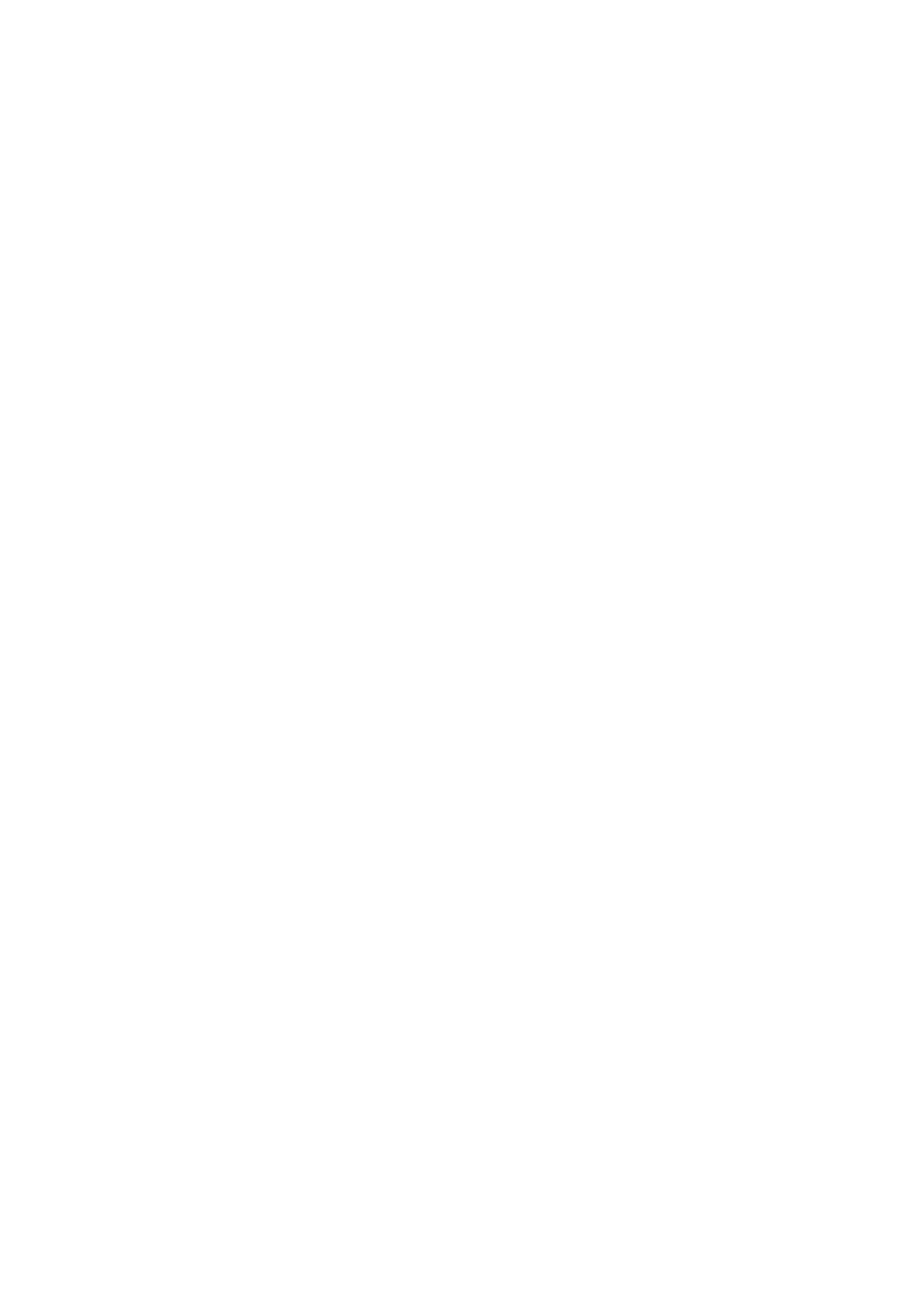# **A Green Infrastructure Strategy for Hinckley & Bosworth: Executive Summary**

Green infrastructure describes the network of green spaces, landscapes and natural elements that intersperse and connect our cities, towns and villages to each other and to neighbouring rural areas. In addition, it provides a holistic approach to viewing the natural environment which acknowledges the *multiple benefits* and *vital functions* GI provides for the economy, wildlife, local people and communities alike – including important environmental functions such as local climate and air quality amelioration, and floodplain management.

# **Why Have a Green Infrastructure (GI) Strategy?**

The quality of the environment is an essential component in providing a quality of place for living, working and relaxing. Hinckley & Bosworth has some outstanding urban and rural landscapes, however the growth agenda for the Borough brings the need to provide additional homes and associated and improved built (or 'grey') infrastructure facilities, and over time will become increasingly under threat from the implications of climate change.

Planning for green infrastructure will inform the development of Hinckley & Bosworth Borough Council's (HBBC's) local plans and strategies such as Local Development Framework documents and Area Action Plans, and in addition assist the implementation of those plans by providing baseline evidence and information for policy formulation and project development and delivery.

This green infrastructure study is based around three main outcomes:

- Identification of existing natural spaces and corridors within and between the urban areas, other settlements and the surrounding countryside, forming the basis for developing a green infrastructure strategic sites and networks plan;
- Identification of policy and deliverability issues, including possible funding, delivery mechanisms and main actors for implementing green infrastructure in the Borough (i.e. the strategy will be grounded in deliverability);
- Development of an aspirational strategy for the conservation, protection and enhancement of green spaces, corridors and environmental resources of Hinckley & Bosworth, taking growth projections into consideration and setting a clear vision for meeting the Borough's needs and opportunities for both development and nature conservation.

#### **Developing a Green Infrastructure Strategy: Methodology**

The methods used considered green infrastructure resources and assets, current and future demands and opportunities, and the potential benefits a multifunctional greenspace network can deliver, particularly in relation to proposed growth and major developments. It also considers implementation issues and deliverability to produce a Strategy for Hinckley & Bosworth that is distinctive, safeguards key assets, enhances quality and secures asset management.

#### **Green Infrastructure in Hinckley & Bosworth**

The distribution of green infrastructure assets within Hinckley & Bosworth are identified and mapped using a variety of datasets and sources of information, considering green spaces, access networks and areas under management regimes, as well as tourism assets with a significant natural element. These are put into context against the socioeconomic and demographic conditions within the Borough. (Chapter 3)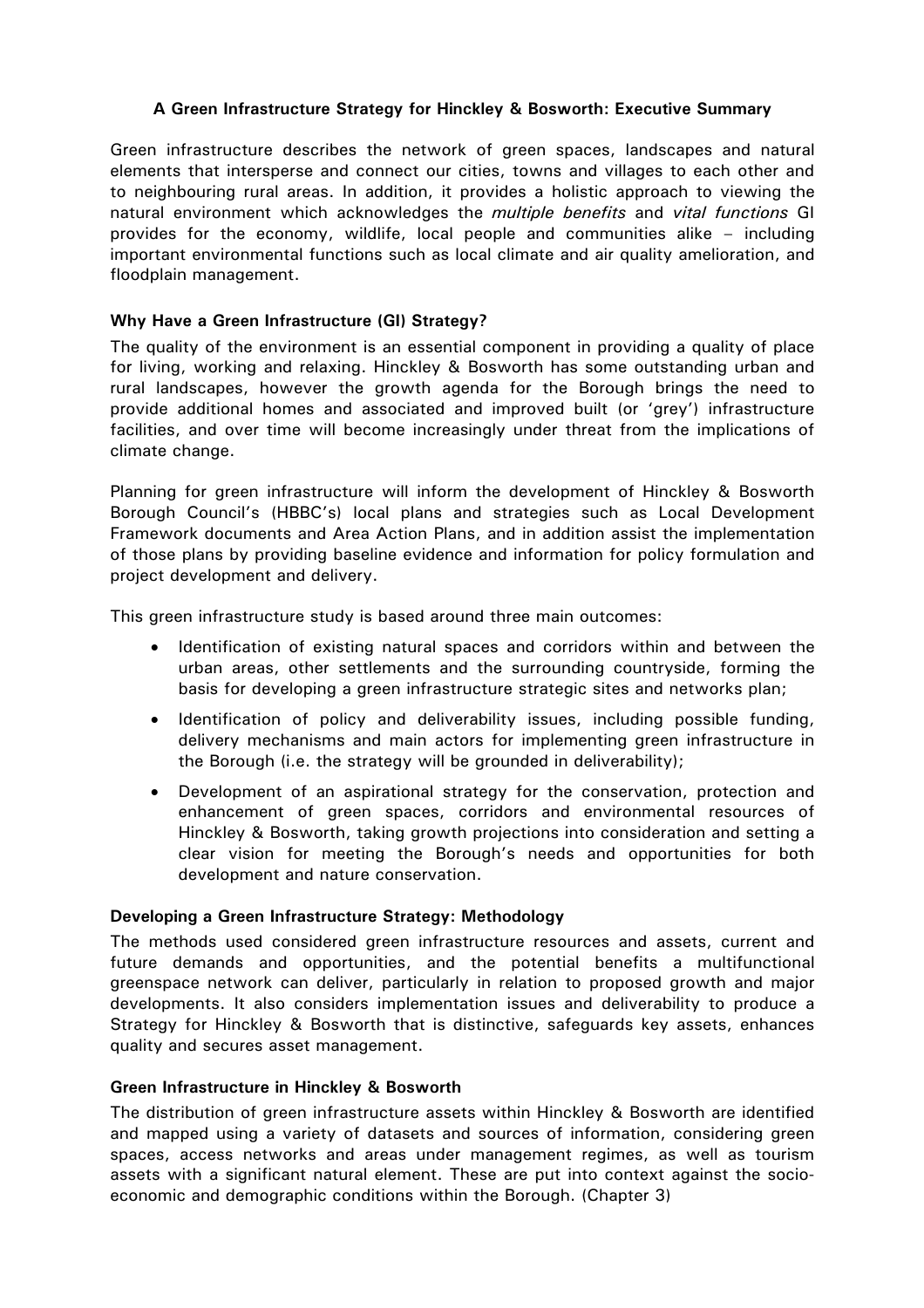Specifically considering the findings of several critical pieces of research and proposed and existing initiatives, several key issues affecting the provision, protection or delivery of Borough's green infrastructure are examined and a number of drivers for change affecting green infrastructure in Hinckley & Bosworth are identified (Chapter 4), including:

- Growth & Development
- Climate Change
- Population Demands for Greenspace
- Protection & Enhancement of Natural Resources
- The Planning System
- Biodiversity & natural resources
- Land use & management
- Funding regimes

These drivers formed the basis for the Public Benefit Assessment (Chapter 5), helping to identify those areas that can deliver multiple public benefits in Hinckley & Bosworth.

# **A Green Infrastructure Strategy for Hinckley & Bosworth** (Chapter 6)

At the core of the Strategy lie three key principles, and it is the intention that each of the recommendations and identified opportunities should:

- Respond to specific local needs, which differ markedly across the Borough;
- Safeguard and enhance the core environmental networks and improve human connections with their neighbourhood environments; and
- Be capable of informing development control decisions and targeting funds and activity.

In addition to a set of overarching aspirations for all green infrastructure planning and interventions across the Borough, the following spatial and place-specific proposals have been developed to inform possible improvements to future green infrastructure standards:

i. A Borough-wide Strategic Plan: setting the overall spatial framework and key interventions for green infrastructure in Hinckley & Bosworth, setting out the following strategic interventions:



*Tourism*: taking into account the wealth of tourism assets that exist within the National Forest / Charnwood Forest / Stepping Stones area and the central Ashby Canal / Market Bosworth corridor. The aim is to enhance and protect existing assets, as well as encouraging the sustainable use of the natural tourism resource, promoting local and out of town use.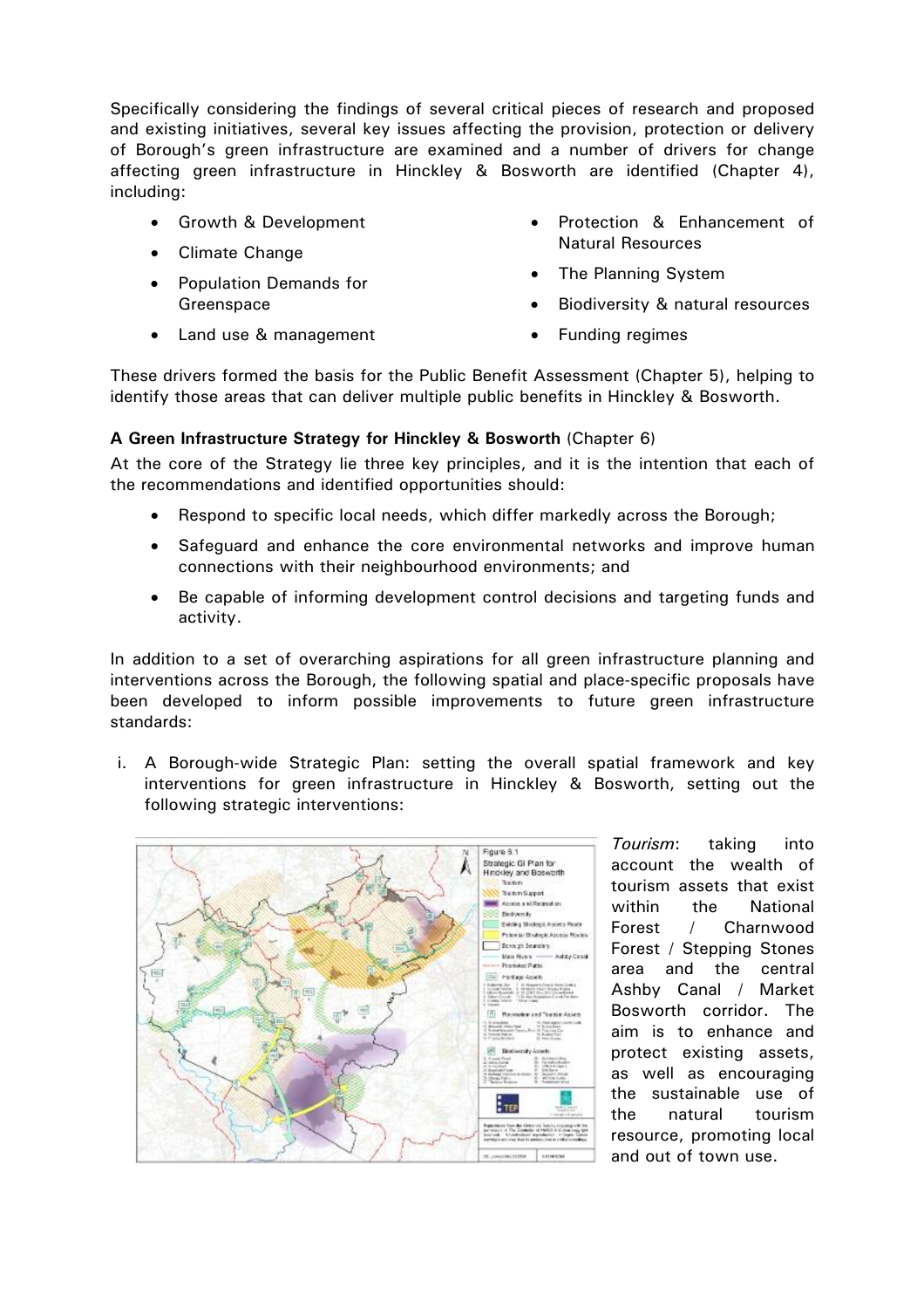*Access & Recreation*: ensuring that existing and potential green infrastructure assets are retained and enhanced to provide for population demands and community needs for green and open space through the retention, improvement and - where possible - expansion of strategically important sites (such as Burbage Common), maintaining landscape gaps such as Green Wedges, and enhancing the quality and expanding the distribution of access routes.

*Biodiversity*: protecting natural and semi-natural habitats through the planning system, reconnecting habitats and reducing fragmentation through encouraging sensitive management practices particularly along river and canal corridors.

*Potential Strategic Access Routes*: introducing Borough-scale access routes such as enabling cycle and pedestrian access between the Weddington Country Walk and the Ashby Canal tourism corridor and another bisecting Hinckley and Burbage – both joining population centres to major recreational and tourism assets.

ii. Green Infrastructure Zones: defined by the spatial structure of the settlements, landscape character, socio-economic character and land use, as well as the evidence and conclusions drawn from the public benefit assessment, three distinct parts of the Borough are addressed in detailed plans to provide a clear and relevant set of strategic interventions appropriate to local needs, respecting the local character and protecting assets:



#### *Southern Zone Interventions:*

- 1. Burbage Common & Woods
- 2. Hinckley Town Centre
- 3. Harrow Brook Corridor
- 4. Sketchley Brook Corridor
- 5. Burbage Allotments
- 6. Disused Railway Line (Nuneaton – Shenton)
- 7. Barwell SUE
- 8. Earl Shilton SUE
- 9. Hinckley Barwell Green Wedge
- 10. Cross-boundary Co-operation

*Western Zone Interventions:* 

- 1. Improved Connections: Market Bosworth / Bosworth Water Trust
- 2. Shackerstone
- 3. Bosworth Battlefield
- 4. Disused Railway Line:
- Nuneaton / Market Bosworth 5. Earl Shilton / Newbold Verdon
- Multifunctional Corridor
- 6. Gopsall Park Multifunctional Route
- 7. River Sence Corridor Management
- 8. Shackerstone to Ibstock Multifunctional Corridor

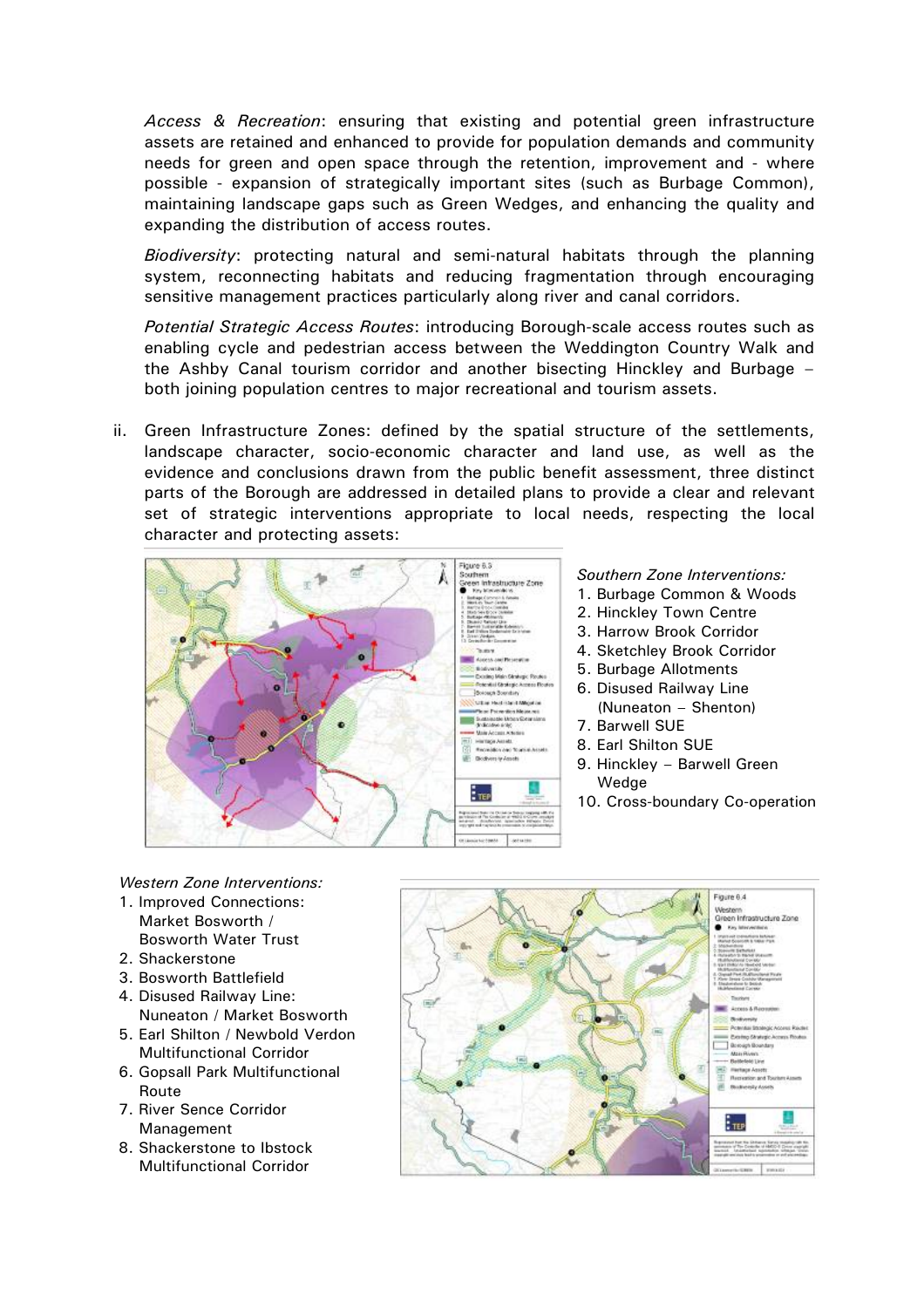

*North Eastern Zone Interventions* 

- 1. Tourism Support
- 2. Transport Corridor Disturbance **Mitigation**
- 3. Redevelopment of Extraction **Sites**
- 4. Markfield / Groby Public Access
- 5. Bagworth to Market Bosworth Multifunctional Corridor
- 6. Rothley Brook Corridor Management
- 7. Ratby to Desford Multifunctional Corridor
- 8. Linking Assets to Long-distance Trails
- 9. Improved Access at Thornton Reservoir

Together, these form a Green Infrastructure Strategy for Hinckley & Bosworth that is able to respond appropriately and specifically to the particular circumstances experienced across the Borough, thus providing the various green infrastructure functions and benefits within the context of growth and sustainable prosperity.

# **Implementation of the Strategy** (Chapter 7)

The various interventions recommended under the strategic plans consider successful and innovative projects from throughout the UK and further afield, and several of these present particular 'best practice' learning opportunities for implementation of green infrastructure in Hinckley & Bosworth.

Assessing this range of approaches against the particular needs of Hinckley & Bosworth, five key areas are identified detailing where HBBC can develop its approach for implementing the recommendations laid out in this Strategy. These are:

- i. Partnerships and co-provision;
- ii. Community and voluntary sector engagement;
- iii. Existing programmes and initiatives;
- iv. Planning Conditions, Obligations and Tariffs;
- v. Funding.

#### **Taking Forward Green Infrastructure Policy**

HBBC's LDF needs to adopt this Strategy to ensure a strong positive promotional policy for green infrastructure that clearly advocates the need to safeguard and uplift green infrastructure functions during the course of all developments. HBBC's Core Strategy Preferred Options paper clearly sets out the importance of green infrastructure, and has stated that the key recommendations of this Strategy will feature in the forthcoming Core Strategy Submission Document.